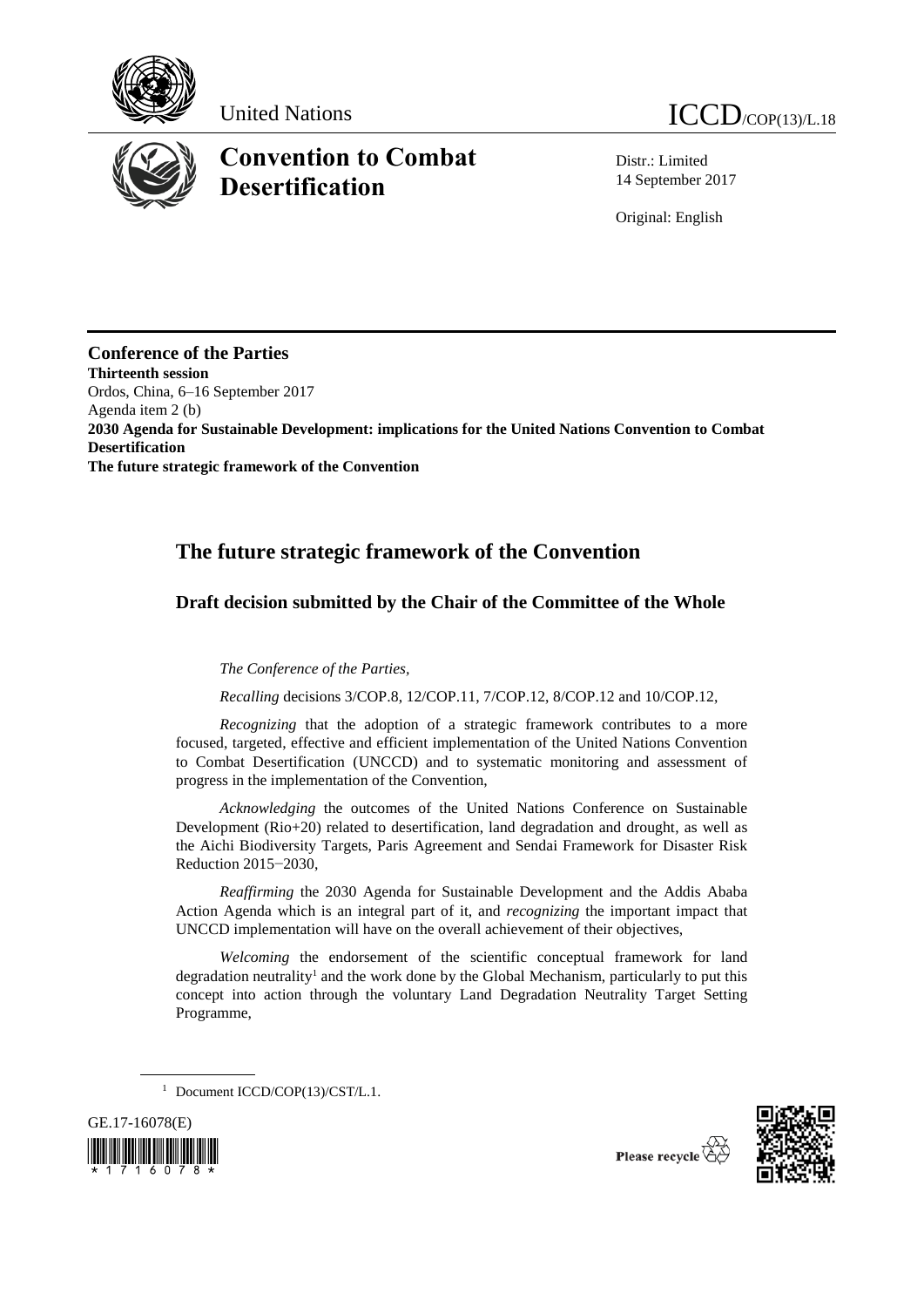*Highlighting* the importance of civil society in all matters relating to UNCCD implementation at local, national, subregional and regional levels and reconfirming the important role of civil society in the implementation of the Convention and the strategic framework (UNCCD 2018−2030 Strategic Framework) annexed to this decision,

*Acknowledging* that gender equality and the empowerment of women, girls and youth will make a crucial contribution to the implementation of the Convention and the UNCCD 2018−2030 Strategic Framework and to achieving the goals of the 2030 Agenda for Sustainable Development,

*Noting* the Voluntary Guidelines on the Responsible Governance of Tenure of Land, Fisheries and Forests in the Context of National Food Security<sup>2</sup> and *recognizing* their potential contribution to the effective implementation of the UNCCD 2018−2030 Strategic Framework,

*Recalling* decision XX/COP.13 (on the UNCCD reporting and review process) that requests the Committee on Science and Technology to assist in the work relating to the establishment and improvement of the monitoring framework for strategic objective 3 of the UNCCD 2018−2030 Strategic Framework,

*Emphasizing* the potential for synergies in efforts to address desertification/land degradation and drought and other major environmental challenges,

*Welcoming* the continued support from the Global Environment Facility for the implementation of the Convention, in particular the funding of enabling activities by the Global Environment Facility, including the alignment of national action programmes,

1. *Decides* to adopt the UNCCD 2018−2030 Strategic Framework annexed to this decision;

2. *Strongly encourages* Parties to apply and, as appropriate, align with the UNCCD 2018−2030 Strategic Framework in their national policies, programmes, plans and processes relating to desertification/land degradation and drought, including in their National Action Programmes, as appropriate;

3. *Decides* that while implementing the UNCCD 2018−2030 Strategic Framework, all UNCCD stakeholders and partners should take into account the need for gender-responsive policies and measures; they will strive to ensure the full and effective participation of both men and women in planning, decision-making and implementation at all levels, and enhance the empowerment of women, girls and youth in the affected areas;

4. *Encourages* the Parties to further enhance the involvement of civil society in the implementation of the Convention and the UNCCD 2018−2030 Strategic Framework;

5. *Also requests* UNCCD institutions and bodies, and invites multilateral and bilateral partners to support Parties in the implementation of the UNCCD 2018–2030 Strategic Framework.

<sup>2</sup> <www.fao.org/docrep/016/i2801e/i2801e.pdf>.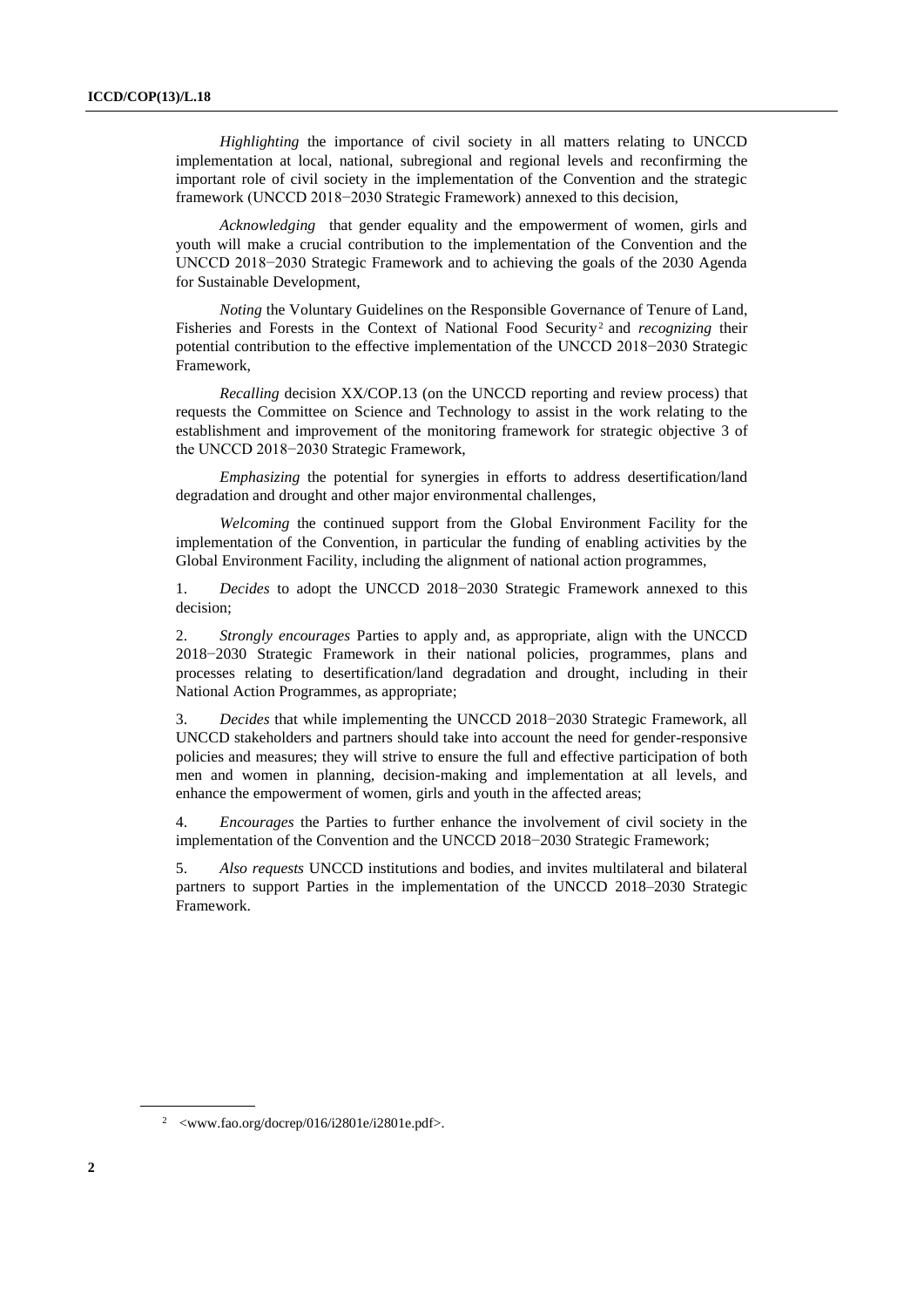### **Annex**

# **The UNCCD 2018–2030 Strategic Framework**

# **I. Introduction**

1. Desertification/land degradation and drought (DLDD) are challenges of a global dimension. They contribute to and aggravate economic, social and environmental problems such as poverty, poor health, lack of food security, biodiversity loss, water scarcity, reduced resilience to climate change and forced migration. They continue to pose serious challenges to the sustainable development of all countries, particularly affected countries.

2. Addressing DLDD will involve long-term integrated strategies that simultaneously focus on the improved productivity of land and the rehabilitation, conservation and sustainable management of land and water resources. The United Nations Convention to Combat Desertification (UNCCD) can play a central role in addressing these issues through capacity-building, the sharing of successful experiences, technology transfer, the provision of scientific support, awareness-raising, mobilization of resources and the provision of assistance to countries in implementing policies at national, subregional, regional and international levels.

3. The strategy will contribute to (i) achieving the objectives of the Convention and the 2030 Agenda for Sustainable Development, in particular regarding Sustainable Development Goal (SDG) 15 and target 15.3: "by 2030, combat desertification, restore degraded land and soil, including land affected by desertification, drought and floods, and strive to achieve a land degradation-neutral world" and other interrelated SDGs, within the scope of the Convention; (ii) improving the living conditions of affected populations; and (iii) enhancing ecosystems services.

### **II. Vision**

4. A future that avoids, minimizes, and reverses desertification/land degradation and mitigates the effects of drought in affected areas at all levels and strive to achieve a land degradation-neutral world consistent with the 2030 Agenda for Sustainable Development, within the scope of the Convention.

### **III. Strategic objectives and expected impacts**

5. The following "strategic objectives" will guide the actions of all UNCCD stakeholders and partners in the period 2018–2030. Meeting these long-term objectives will contribute to achieving the above-mentioned vision within the scope of the Convention, taking into account particular regional and national conditions.

*Strategic objective 1: To improve the condition of affected ecosystems, combat desertification/land degradation, promote sustainable land management and contribute to land degradation neutrality* 

**Expected impact 1.1** Land productivity and related ecosystems services are maintained or enhanced.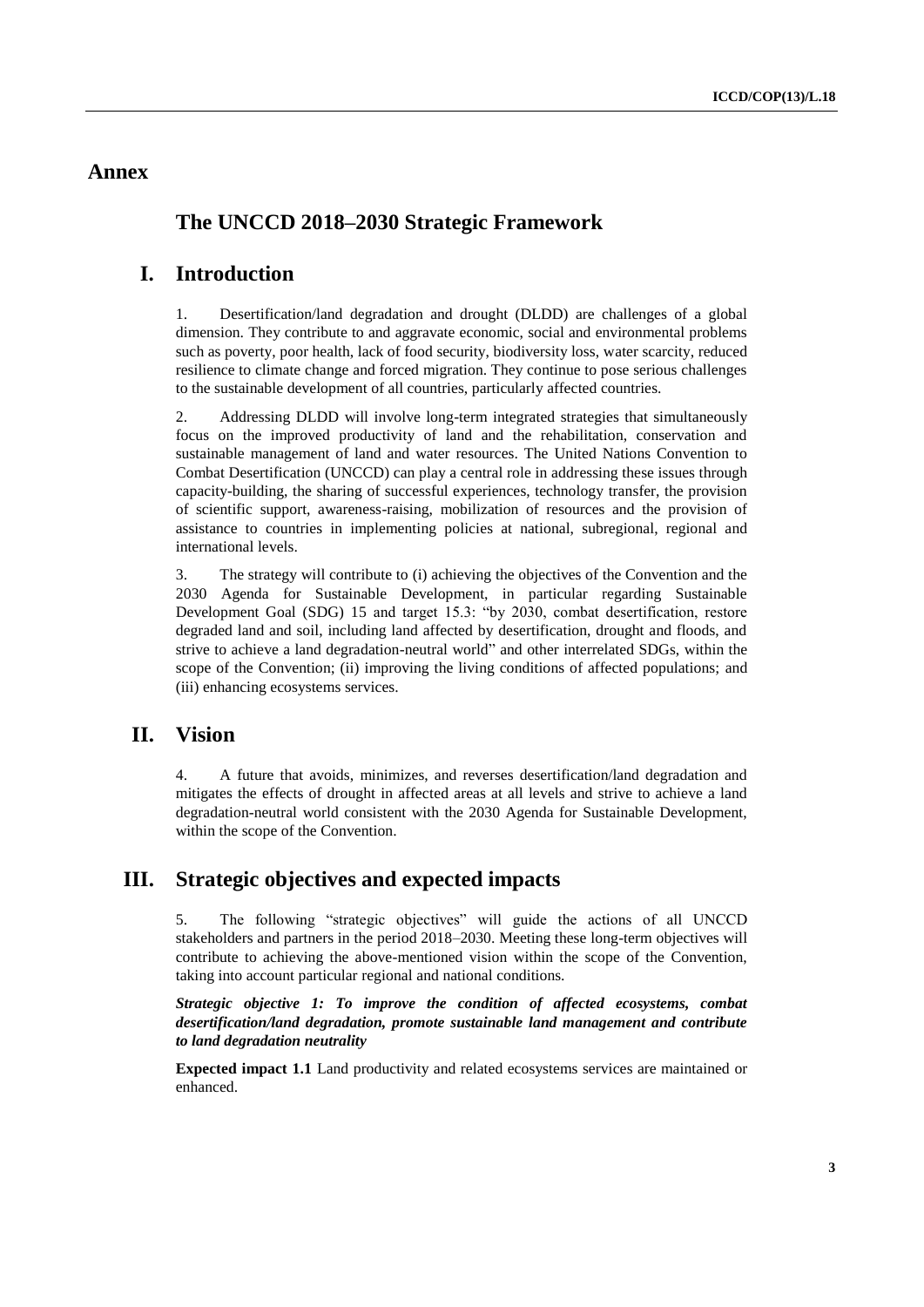**Expected impact 1.2** The vulnerability of affected ecosystems is reduced and the resilience of ecosystems is increased.

**Expected impact 1.3** National voluntary land degradation neutrality targets are set and adopted by countries wishing to do so, related measures are identified and implemented, and necessary monitoring systems are established.

**Expected impact 1.4** Measures for sustainable land management and the combating of desertification/land degradation are shared, promoted and implemented.

#### *Strategic objective 2: To improve the living conditions of affected populations*

**Expected impact 2.1** Food security and adequate access to water for people in affected areas is improved.

**Expected impact 2.2** The livelihoods of people in affected areas are improved and diversified.

**Expected impact 2.3** Local people, especially women and youth, are empowered and participate in decision-making processes in combating DLDD.

**Expected impact 2.4** Migration forced by desertification and land degradation is substantially reduced.

#### *Strategic objective 3: To mitigate, adapt to, and manage the effects of drought in order to enhance resilience of vulnerable populations and ecosystems*

**Expected impact 3.1** Ecosystems' vulnerability to drought is reduced, including through sustainable land and water management practices.

**Expected impact 3.2** Communities' resilience to drought is increased.

#### *Strategic objective 4: To generate global environmental benefits through effective implementation of the UNCCD*

**Expected impact 4.1** Sustainable land management and the combating of desertification/land degradation contribute to the conservation and sustainable use of biodiversity and addressing climate change.

**Expected impact 4.2** Synergies with other multilateral environmental agreements and processes are enhanced.

#### *Strategic objective 5: To mobilize substantial and additional financial and non-financial resources to support the implementation of the Convention by building effective partnerships at global and national level*

**Expected impact 5.1** Adequate and timely public and private financial resources are further mobilized and made available to affected country Parties, including through domestic resource mobilization.

**Expected impact 5.2** International support is provided for implementing effective and targeted capacity-building and "on-the-ground interventions" in affected country Parties to support the implementation of the Convention, including through North–South, South– South and triangular cooperation.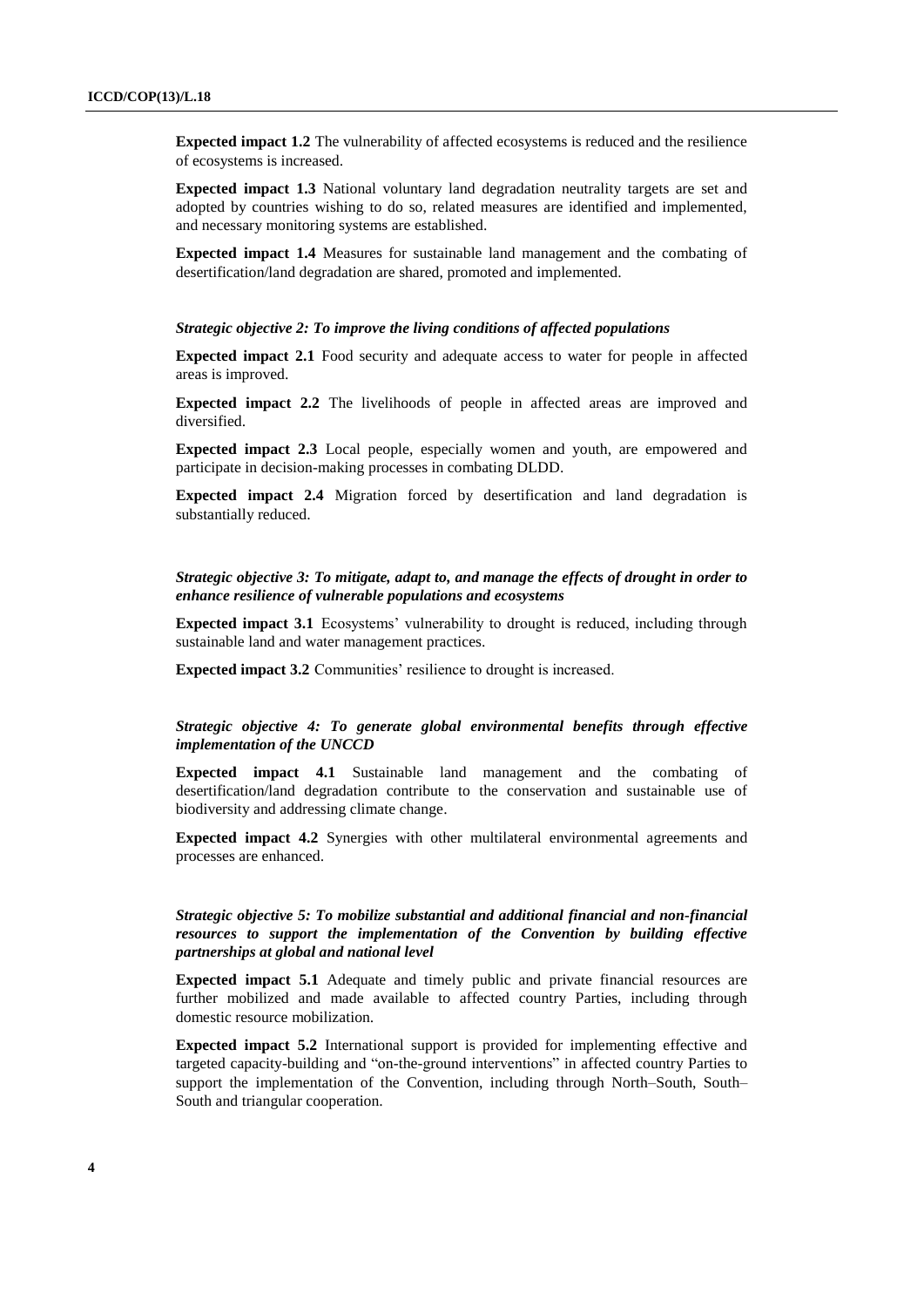**Expected impact 5.3** Extensive efforts are implemented to promote technology transfer, especially on favourable terms and including on concessional and preferential terms, as mutually agreed, and to mobilize other non-financial resources.

### **IV. Implementation framework**

6. The Strategy will be implemented primarily through actions at national or subregional levels, with the support of UNCCD institutions, partners and other relevant stakeholders. This section defines the roles and responsibilities of the various Parties, UNCCD institutions, partners and stakeholders in meeting the above-mentioned strategic objectives.

#### **A. Parties**

7. Parties bear the main responsibility in the implementation of The Strategy, including through their national action programmes, and would need to steer implementation in accordance with their national priorities and in a spirit of international solidarity and partnership.

8. The Strategy will become an effective tool that guides national, subnational and local implementation while enabling Parties to undertake an assessment of implementation at the level of the Committee for the Review of the Implementation of the Convention (CRIC). Each Party could implement The Strategy by taking advantage of partnerships, including public–private partnerships, and innovative agreements.

9. Through this Strategy and in accordance with their obligations as stated in the Convention, Parties aim to:

#### **With respect to financial and non-financial resources:**

(a) Increase mobilization of financial and non-financial resources for the implementation of the Convention from international and domestic, public and private sources as well as from local communities, including non-traditional funding sources, and climate finance;

(b) Take advantage of the opportunity to use land degradation neutrality as a framework to enhance the coherence, effectiveness and multiple benefits of investments;

To improve the use of existing and/or innovative financial processes and institutions (such as the Global Environment Facility or other newer funds);

#### **With respect to policy and planning:**

(d) Develop, implement, revise and regularly monitor, as appropriate, national, subregional and regional action programmes and/or plans as effective tools for UNCCD implementation;

(e) Establish policies and enabling environments for promoting and implementing solutions to combat desertification/land degradation and mitigate the effects of drought, including prevention, relief and recovery;

(f) Leverage synergies and integrate DLDD, while optimizing efficacy and eliminating duplication of efforts, into (i) national plans related to the other multilateral environmental agreements, in particular the other Rio conventions; and (ii) other international commitments as appropriate, within their respective mandates;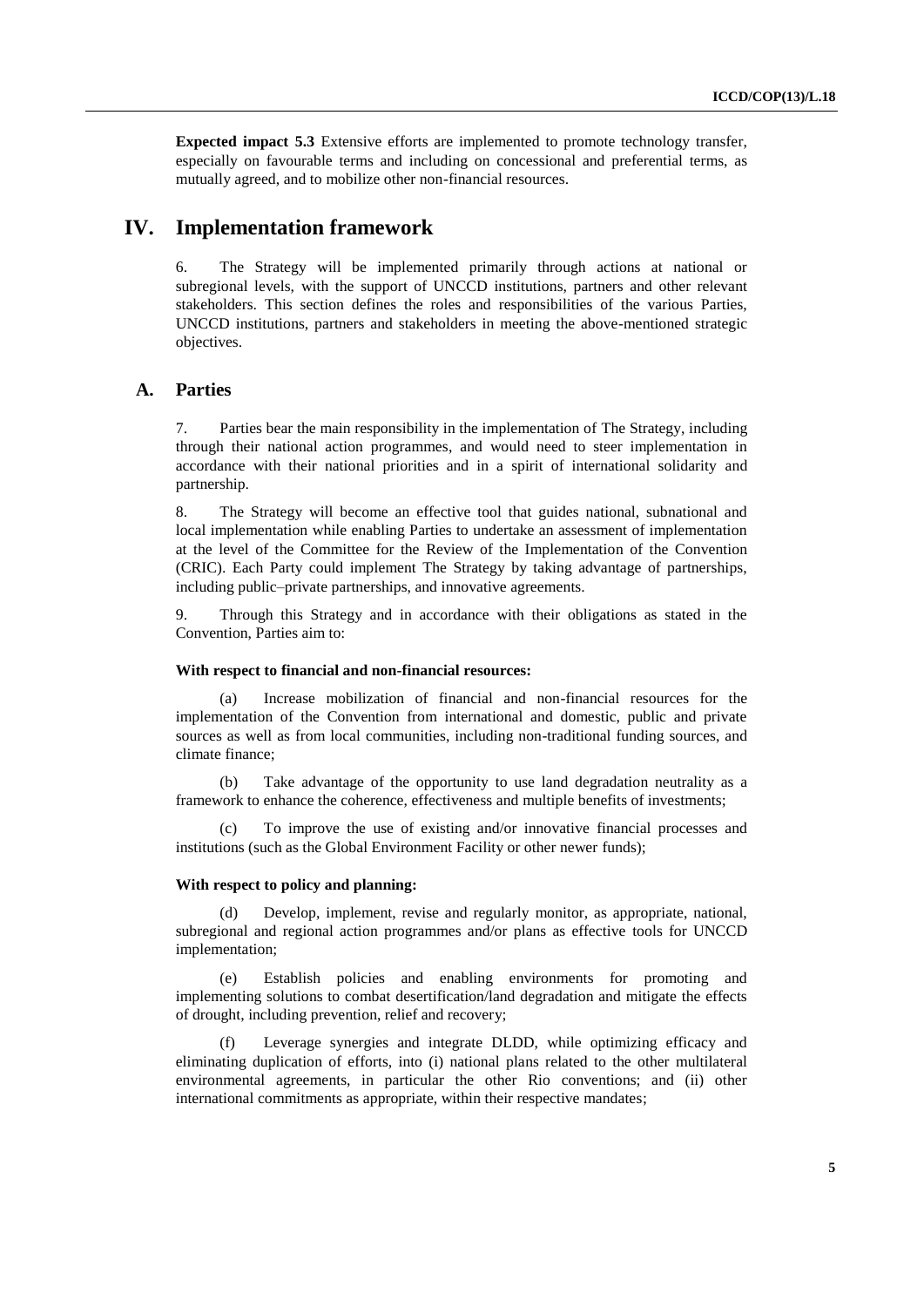(g) Mainstream DLDD as appropriate into economic, environmental and social policies, with a view to increasing the impact and effectiveness of the implementation of the Convention;

(h) Establish national policies, measures and governance for drought preparedness and management, including drought contingency plans, according to the mandate of the Convention;

#### **With respect to actions on the ground:**

(i) Implement sustainable land management practices;

(j) Implement restoration and rehabilitation practices in order to assist with the recovery of ecosystem functions and services;

(k) Develop and operationalize drought risk management, monitoring and early warning systems and safety-net programmes, as appropriate;

(l) Promote alternative livelihoods;

(m) Establish systems for sharing information and knowledge and facilitate networking on best practices and approaches to drought management.

#### **B. Committee for the Review of the Implementation of the Convention**

10. Under the authority and guidance of the Conference of the Parties (COP), the CRIC plays a central role in assisting the COP in the review of the implementation of the Convention and this Strategy by, inter alia:

(a) Assessing reports submitted by Parties and other reporting entities with the aim of producing targeted recommendations and draft decisions for consideration by the COP;

Facilitating the exchange of information on measures adopted by Parties through formal and informal interactive sessions and online platforms on topical issues, including capacity-building, best practices and lessons learned relating to on-the-ground implementation.

#### **C. Committee on Science and Technology**

11. At the request of the COP, the Committee on Science and Technology will provide, with input from the Science–Policy Interface, scientific advice for the assessment and implementation of the Convention and The Strategy by:

Contributing to improving the scientific understanding of and knowledge on the processes leading to and solutions to address desertification/land degradation and drought;

Contributing to addressing specific needs of local populations and helping to identify solutions that improve the standards of living of people in affected areas;

(c) Facilitating networking among scientific institutions related to DLDD and ongoing activities through the Science–Policy Interface to provide recommendations for implementation;

(d) Assisting the CRIC through the timely provision of scientific advice on methodological matters related to reporting.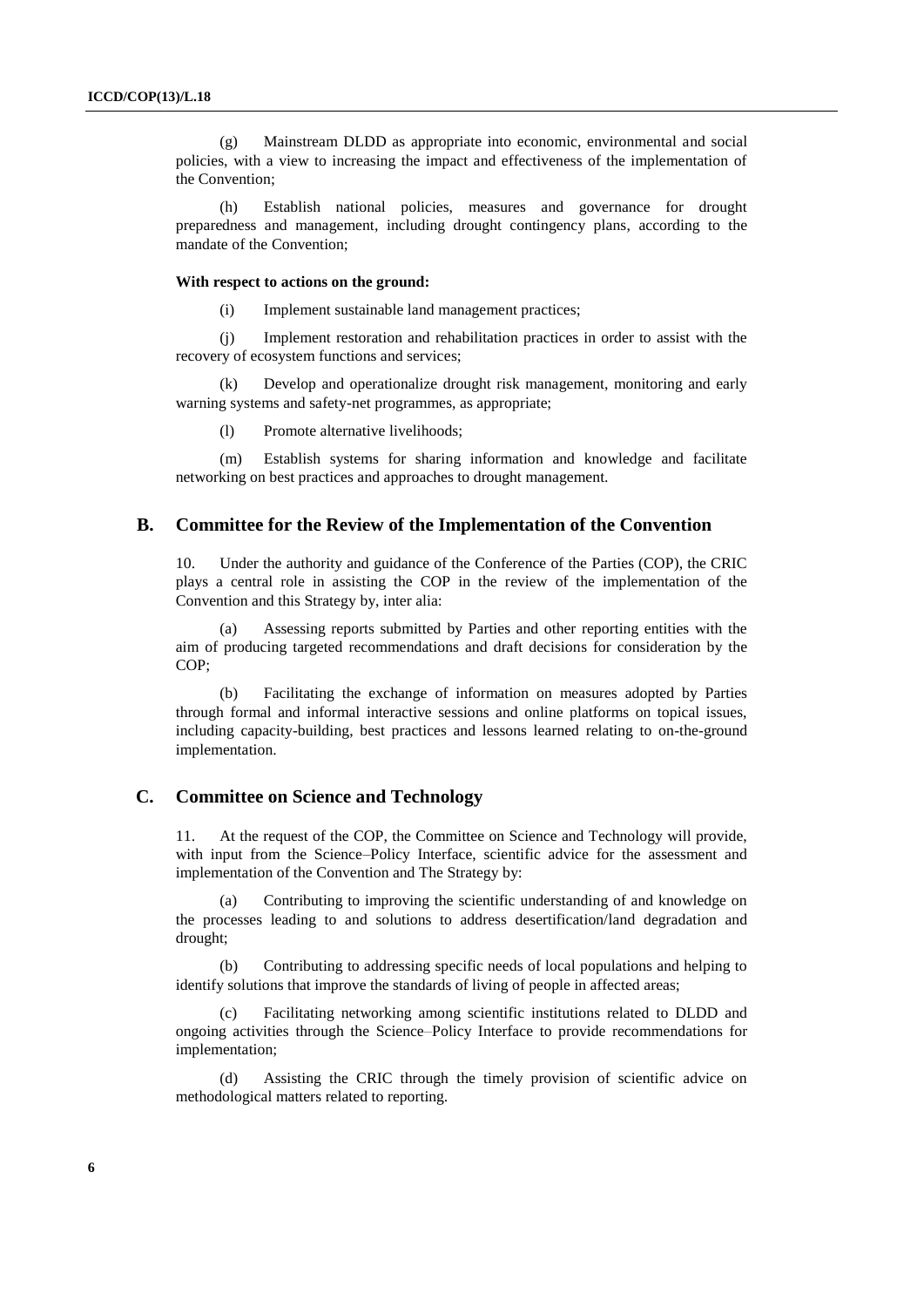### **D. Global Mechanism**

12. The Global Mechanism has a central responsibility to contribute to financial mobilization, support technology transfer and explore opportunities for increasing financing for the implementation of the Convention and The Strategy. It does this by:

(a) Supporting resource mobilization for the implementation of the Convention and The Strategy;

(b) Assisting affected country Parties in exploring solutions for resource mobilization corresponding to the needs expressed in the countries' UNCCD action programmes;

(c) Spearheading, in collaboration with relevant partners, the establishment of new funding options, including the possible creation of an independent Land Degradation Neutrality Fund for the implementation of The Strategy.

#### **E. Secretariat**

13. The successful implementation of this Strategy requires the continued strong core servicing advocacy, agenda-setting and representation functions of the UNCCD secretariat with commensurate capacity and resources in order to support Parties, the COP and the subsidiary bodies of the Convention in fulfilling their respective roles.

### **V. Monitoring, reporting and evaluation**

14. Monitoring the progress made in the implementation of The New Strategy will be done through national reporting and sharing of national experiences, best practices and lessons learned from Parties to the COP and a review and evaluation by the CRIC for consideration by the COP.

15. Reporting on progress towards the strategic objectives is required provided that (i) Parties have sufficient official national data/information to report or validate national estimates derived from global data sources; and (ii) reporting is provided primarily from official national data.

16. Indicators for strategic objectives should be reviewed and fine-tuned, as necessary and appropriate, in consideration of the reporting system/indicators for the SDGs and with reference to the follow-up and review processes of the 2030 Agenda for Sustainable Development, the Rio conventions and other relevant MEAs in order to improve their synergetic implementation and avoid duplication.

17. Reporting on chapter IV of The Strategy (implementation framework) will be done through qualitative reporting and on a voluntary basis until the CRIC has considered refining the reporting guidelines. In order to ensure that interactive sessions can be organized during sessional and intersessional sessions of the CRIC on information provided in reports, the COP will identify, where needed, specific topics that will be reviewed during those sessions.

### **Progress indicators used to report on strategic objectives 1–4 of the Strategy**

18. Indicators used for reporting on The Strategy are those identified by Parties in decisions 22/COP.11 (for strategic objectives 1–3) and 15/COP.12 (for strategic objective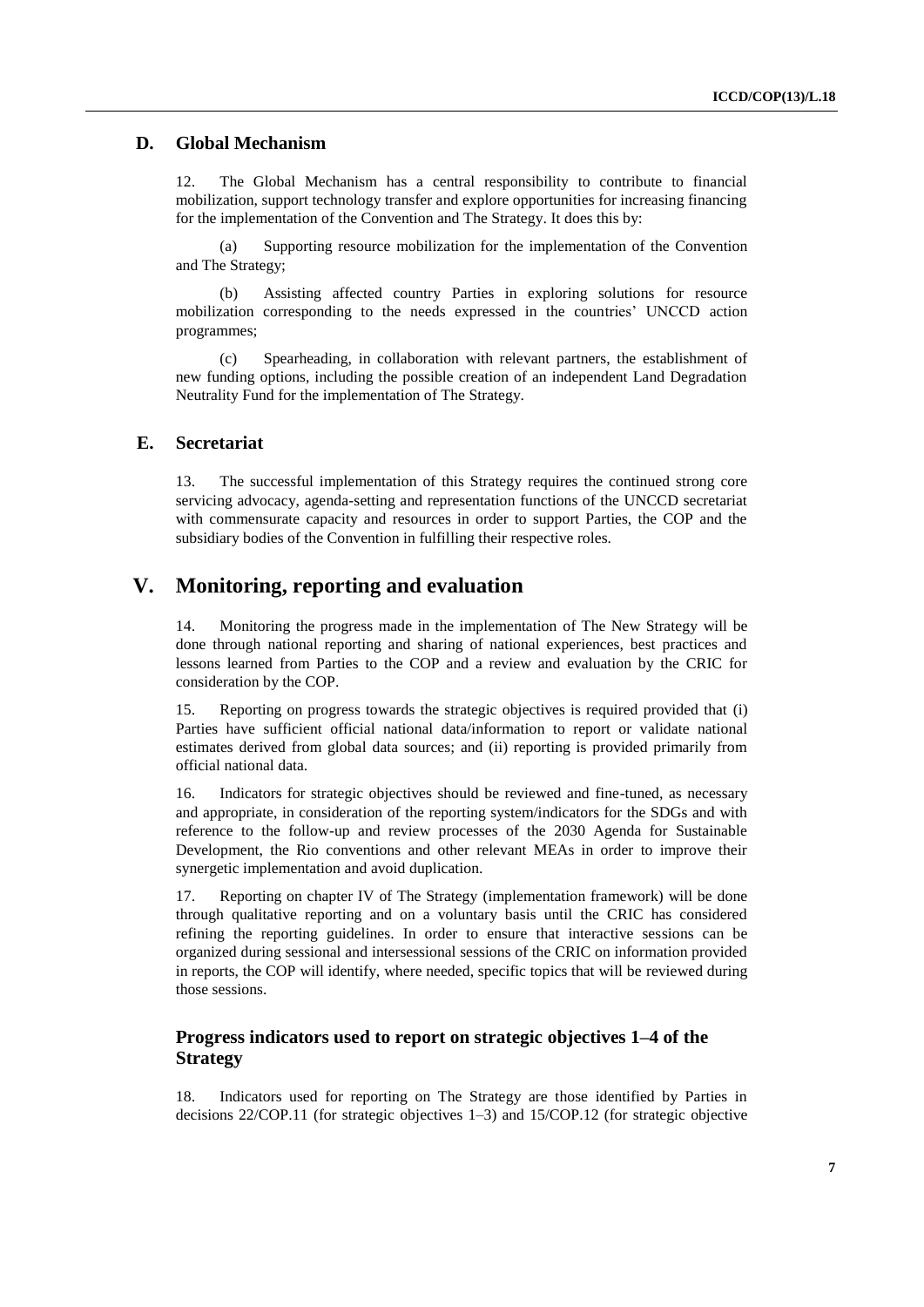4). In addition to indicators agreed by the COP, the Intergovernmental Working Group on the future strategic framework of the Convention also introduced new indicators for strategic objective 4 (see table below).

19. Parties may wish to report on progress towards expected impacts for strategic objectives 1–3 which are not fully covered by this set of indicators by using nationally relevant quantitative indicators or qualitative information, as appropriate.

### Table

#### **List of progress indicators used to report on strategic objectives 1**–**5 of the Strategy**

|         | <b>Strategic objective 1:</b> To improve the condition of affected ecosystems                                                                                                                                             |
|---------|---------------------------------------------------------------------------------------------------------------------------------------------------------------------------------------------------------------------------|
| SO 1-1  | Trends in land cover                                                                                                                                                                                                      |
| $SO1-2$ | Trends in land productivity or functioning of the land                                                                                                                                                                    |
| $SO1-3$ | Trends in carbon stocks above and below ground                                                                                                                                                                            |
|         | <b>Strategic objective 2:</b> To improve the living conditions of affected populations                                                                                                                                    |
| $SO2-1$ | Trends in population living below the relative poverty line and/or<br>income inequality in affected areas                                                                                                                 |
| $SO2-2$ | Trends in access to safe drinking water in affected areas                                                                                                                                                                 |
|         | <b>Strategic objective 3:</b> To mitigate, adapt to, and manage the effects of drought in order to<br>enhance resilience of vulnerable populations and ecosystems                                                         |
|         | Monitored through qualitative information                                                                                                                                                                                 |
|         | Strategic objective 4: To generate global environmental benefits through effective<br>implementation of the United Nations Convention to Combat Desertification                                                           |
| $SO4-1$ | Trends in carbon stocks above and below ground                                                                                                                                                                            |
| SO 4-2  | Trends in abundance and distribution of selected species                                                                                                                                                                  |
|         | Strategic objective 5: To mobilize substantial and additional financial and non-financial<br>resources to support the implementation of the Convention by building effective<br>partnerships at global and national level |
| $SO5-1$ | Trends in international bilateral and multilateral official<br>development assistance                                                                                                                                     |
| $SO5-2$ | Trends in domestic public resources                                                                                                                                                                                       |
| $SO5-3$ | Trends in number of co-financing partners                                                                                                                                                                                 |
| $SO5-4$ | Resources mobilized from innovative sources of finance, including<br>from the private sector                                                                                                                              |